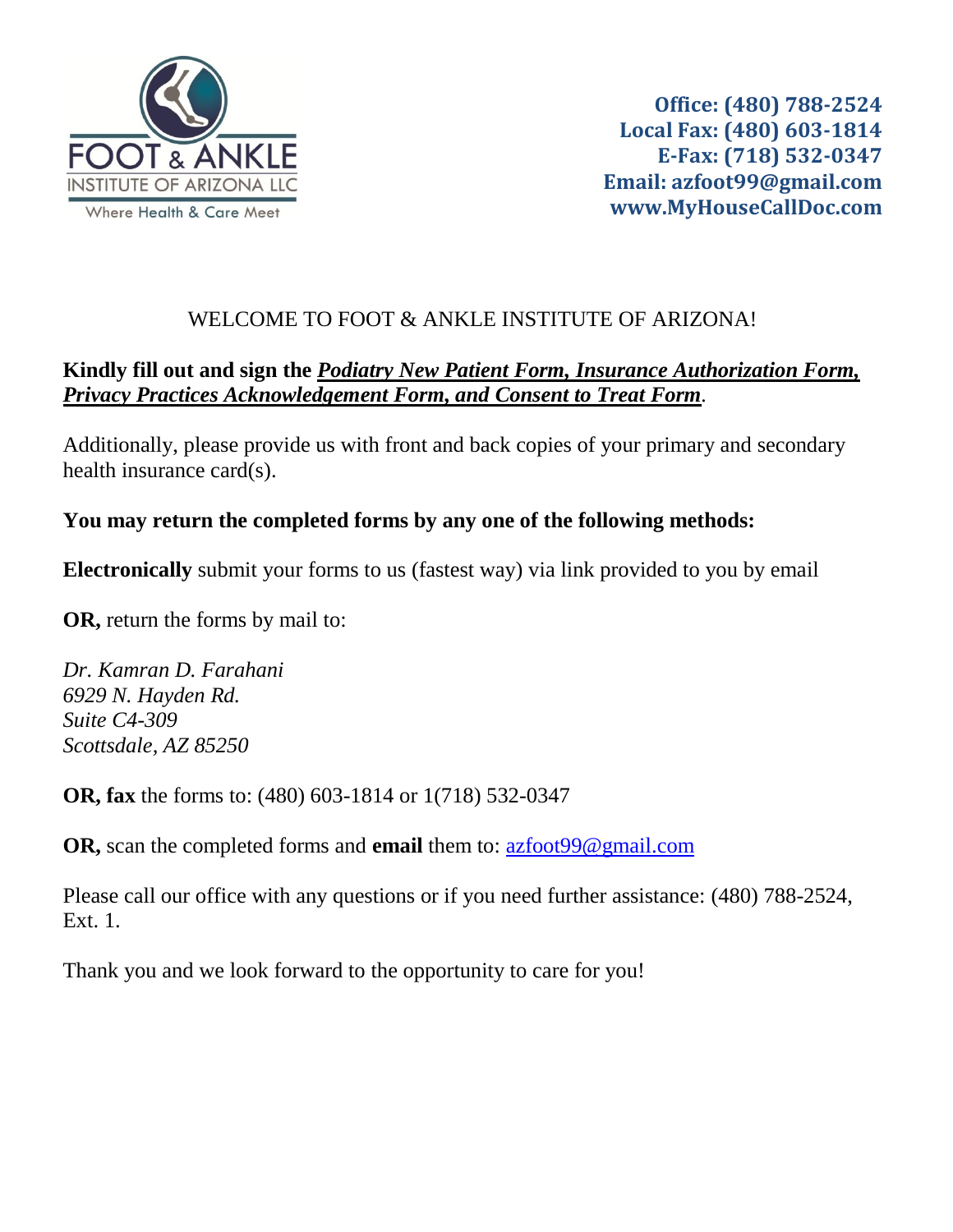

# PODIATRY NEW PATIENT FORM

| First                   |        |                                                            | Middle                   |                                                                      |                              | Last      |          |  |  |
|-------------------------|--------|------------------------------------------------------------|--------------------------|----------------------------------------------------------------------|------------------------------|-----------|----------|--|--|
|                         |        |                                                            |                          |                                                                      |                              |           |          |  |  |
|                         | Number | Street                                                     |                          | City                                                                 |                              | State     | Zip Code |  |  |
|                         |        |                                                            |                          |                                                                      |                              |           |          |  |  |
|                         |        |                                                            |                          |                                                                      |                              |           |          |  |  |
| <b>Marital Status:</b>  | Single |                                                            | Married Widowed Divorced |                                                                      |                              |           |          |  |  |
|                         |        |                                                            |                          |                                                                      |                              |           |          |  |  |
|                         |        |                                                            |                          |                                                                      |                              |           |          |  |  |
|                         |        |                                                            |                          | In case of an emergency, who should be notified?<br><b>Full Name</b> | (First $&$ Last)             |           |          |  |  |
|                         |        |                                                            |                          | <b>Relation to Patient</b>                                           |                              | Telephone |          |  |  |
|                         |        |                                                            |                          |                                                                      |                              |           |          |  |  |
|                         |        |                                                            |                          |                                                                      |                              |           |          |  |  |
|                         |        |                                                            |                          |                                                                      |                              |           |          |  |  |
|                         |        |                                                            |                          | <b>Past Medical History</b>                                          |                              |           |          |  |  |
| Irregular heart beat    |        | <u> 1989 - Johann Barn, amerikansk politiker (d. 1989)</u> |                          | Diabetes: Type I Type II                                             |                              |           |          |  |  |
| High blood              |        |                                                            |                          | Dementia/Alzheimer's                                                 |                              |           |          |  |  |
| Emphysema               |        |                                                            |                          | <b>HIV</b>                                                           |                              |           |          |  |  |
| Stroke                  |        |                                                            |                          | <b>Bleeding</b> disorder                                             |                              |           |          |  |  |
| Blood clot (DVT)        |        |                                                            |                          | Congestive heart failure                                             |                              |           |          |  |  |
| Heart attack            |        |                                                            |                          | <b>Thyroid Disease</b>                                               |                              |           |          |  |  |
| Heart murmur            |        |                                                            |                          |                                                                      | Kidney disease or infections |           |          |  |  |
| Pulmonary embolism      |        |                                                            |                          | Cancer                                                               |                              |           |          |  |  |
| Liver Disease           |        |                                                            |                          | Anemia (Low Blood Count)                                             |                              |           |          |  |  |
| <b>Vascular Disease</b> |        |                                                            |                          | Cataracts                                                            |                              |           |          |  |  |
| Glaucoma                |        |                                                            |                          |                                                                      |                              |           |          |  |  |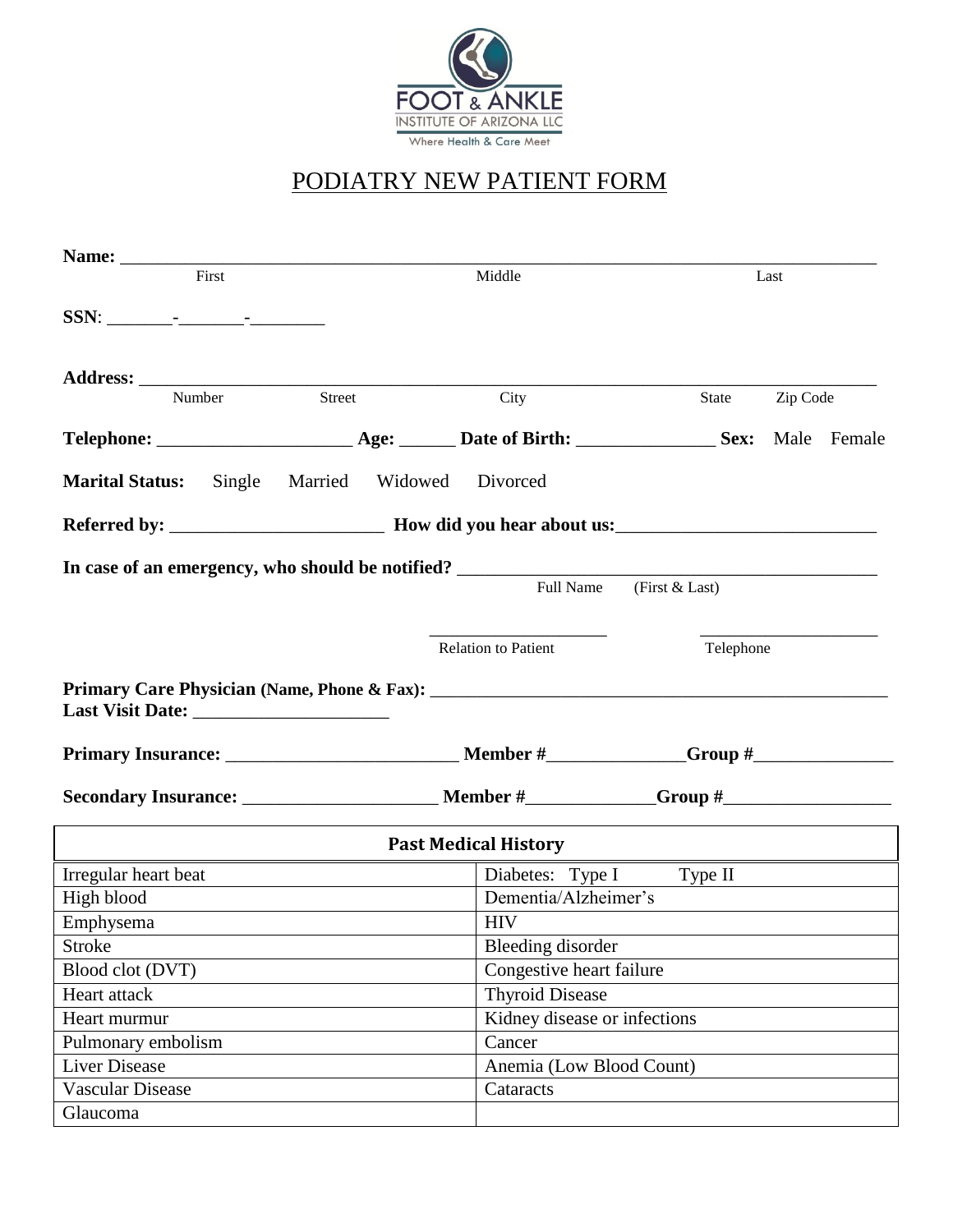| <b>Past Surgical History</b> |       |  |  |  |  |
|------------------------------|-------|--|--|--|--|
| Surgery:                     | Date: |  |  |  |  |
|                              |       |  |  |  |  |
|                              |       |  |  |  |  |
|                              |       |  |  |  |  |
|                              |       |  |  |  |  |
|                              |       |  |  |  |  |
|                              |       |  |  |  |  |

| <b>Social History:</b>                |                                            |  |  |  |  |  |
|---------------------------------------|--------------------------------------------|--|--|--|--|--|
| Current Alcohol Use: Yes<br>No.       | Current Tobacco Use: Yes<br>No             |  |  |  |  |  |
| If $Yes \rightarrow Drinks$ per week: | If Yes $\rightarrow$<br>Packs/Day<br>Years |  |  |  |  |  |
| Illicit Drugs:<br>Yes<br>Nο           |                                            |  |  |  |  |  |

#### **RELEASE AND ASSIGNMENT**

I, the undersigned, hereby authorize the release of all information necessary to secure the payment of benefits submitted for services rendered by my physician/provider on behalf of myself and/or dependents. I further agree and acknowledge that my signature on this document authorizes my physician/provider to submit claims for benefits for any services rendered without obtaining my signature on each and every claim form, which shall be bound by this signature as though the undersigned had personally signed the particular claim.

I, the undersigned have coverage with the insurance company(s) listed above and assign directly to Foot & Ankle Institute of Arizona LLC, Dr. Kamran D. Farahani, and his/her associate(s) all claim benefits, if any, otherwise payable by me for services rendered. I acknowledge and understand that I am financially and fully responsible for all charges incurred from the services rendered by my physician/provider whether or not paid by the insurance. If any portion of my account balance is not reimbursed by my insurance company for any reason, I agree to cooperate and arrange prompt payment in full. I understand that payment is due upon receipt of my statement. This release shall be in force unless otherwise revoked in writing.

## **Patient Signature/Responsible Party: \_\_\_\_\_\_\_\_\_\_\_\_\_\_\_\_\_\_\_\_\_\_\_\_\_\_\_\_\_\_\_\_\_\_\_**

**Date: \_\_\_\_\_\_\_\_\_\_\_\_\_\_**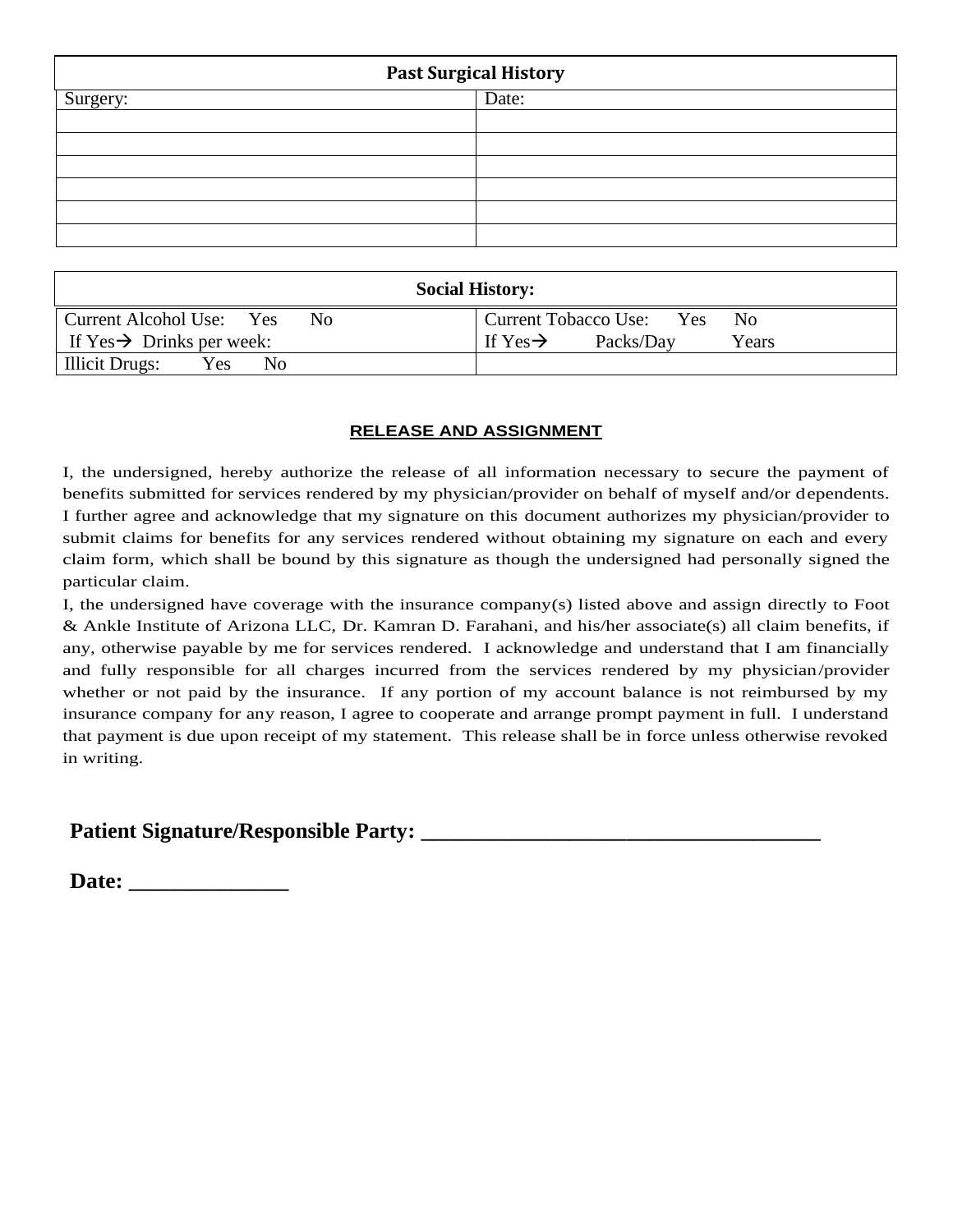### **NOTICE OF PRIVACY PRACTICES**

#### THIS NOTICE DESCRIBES HOW YOUR MEDICAL INFORMATION MAY BE USED, DISCLOSED AND HOW YOU CAN GET ACCESS TO THIS INFORMATION.

The Health Insurance Portability & Accountability Act of 1996 (HIPAA) requires that all medical records and other individually identifiable health information used or disclosed by us in any form are kept confidential. This Act gives you, the patient, significant new rights to understand and control how your health information is used. As required by HIPAA, we may use and disclose your medical records only for each of the following purposes: treatment, payment, and health care operations. Treatment means providing, sharing, coordinating, or managing health care information and related services by one or more health care providers or technicians who are taking care of you. Payment means using and disclosing your medical information for payment purposes. Health care operations include the business aspects of running our practice, such as conducting quality assessment and improvement activities, auditing functions, cost-management analysis, and customer service.

We may also create and distribute de-indentified health information by removing all references to individually Identifiable information. We may contact you via mail or telephone to provide appointment reminders or information about treatment alternatives or other health related benefits and services that may be of interest to you. Any other uses and disclosures will be made only with your written authorization. You may revoke such authorization in writing and we are required to honor and abide by that written request, except to the extent that we have already taken actions relying on your authorization.

You have the following rights with respect to your protected health information, which you can exercise by presenting a written request to the Doctor:

- 1. The right to request restrictions on certain uses and disclosures of protected health information to family members, other relatives, friends, or any other person identified by you. We are not required to agree to a requested restriction. If we do agree to a restriction, we must abide by it unless you agree in writing to remove it.
- 2. The right to reasonable requests to receive confidential communications of protected health information from us by alternative means or at alternative locations.
- 3. The rights to receive, inspect, and copy your protected health information. You may be charged a nominal fee for copies as is allowed by Arizona State laws.
- 4. The right to amend your protected health information.
- 5. The right to receive an accounting of disclosures of protected health information.
- The right to obtain a paper copy of this notice from us upon request.

We are required by law to maintain the privacy of your protected health information and to provide you with notice of our legal duties and privacy practices with respect to protected health information.

This notice is in effect as of April 14, 2003 and we are required to abide by the terms of the Notice of Privacy Practices currently in effect. We reserve the right to change the terms of our Notice of Privacy Practices and to make the new notice provisions effective for all protected health information that we maintain. The current Notice of Privacy Practices will be held by the doctor at all times at the office or with the doctor during a house call visit. You may request a written copy of a revised Notice of Privacy Practices from the doctor's office.

If you have any questions or feel that your privacy rights have been violated, you have the right to submit a written complaint with our office or with the U.S. Department of Health & Human services, Office of Civil Rights, about violations of the provisions of this notice or the policies and procedures of our office. We will not retaliate in any way if you choose to file a complaint.

## **"NOTICE OF PRIVACY PRACTICES" ACKNOWLEDGEMENT FORM**

I understand that under the Health Insurance Portability & Accountability Act of 1996 (HIPAA), I have certain rights to privacy regarding my protected health information. I acknowledge that I have been provided with a copy of Dr. Farahani's Notice of Privacy Practices Form.

## **Patient Signature/Responsible Party: \_\_\_\_\_\_\_\_\_\_\_\_\_\_\_\_\_\_\_\_\_\_\_\_\_\_\_\_\_\_\_\_\_\_\_ Date: \_\_\_\_\_\_\_\_\_\_\_\_\_\_**